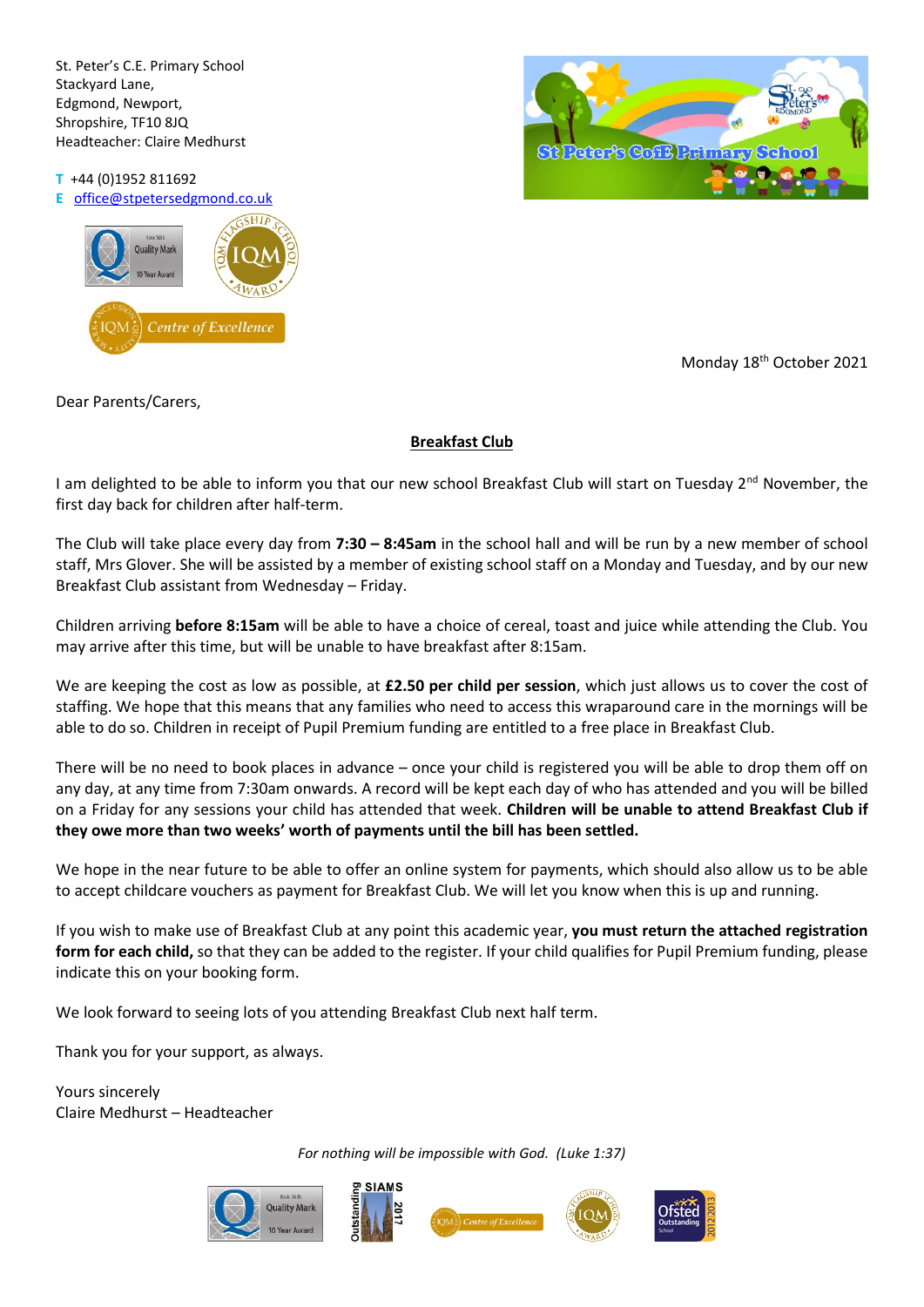St. Peter's C.E. Primary School Stackyard Lane, Edgmond, Newport, Shropshire, TF10 8JQ Headteacher: Claire Medhurst



**T** +44 (0)1952 811692 **E** [office@stpetersedgmond.co.uk](mailto:office@stpetersedgmond.co.uk)

# **Breakfast Club - Pupil Registration Form**

(to be completed by Parent/Guardian)

## **Pupil's Personal Information:**

#### **Parent/Guardian's information:**

Please enter in emergency priority order

| Mother:                                                                                                                                                  | Father: |  |  |  |
|----------------------------------------------------------------------------------------------------------------------------------------------------------|---------|--|--|--|
|                                                                                                                                                          |         |  |  |  |
|                                                                                                                                                          |         |  |  |  |
|                                                                                                                                                          |         |  |  |  |
|                                                                                                                                                          |         |  |  |  |
|                                                                                                                                                          |         |  |  |  |
|                                                                                                                                                          |         |  |  |  |
|                                                                                                                                                          |         |  |  |  |
|                                                                                                                                                          |         |  |  |  |
|                                                                                                                                                          |         |  |  |  |
|                                                                                                                                                          |         |  |  |  |
| <b>Medical Information:</b>                                                                                                                              |         |  |  |  |
|                                                                                                                                                          |         |  |  |  |
|                                                                                                                                                          |         |  |  |  |
|                                                                                                                                                          |         |  |  |  |
| If your son/daughter has any medical conditions, dietary restrictions or allergies that may affect them whilst in our<br>care please give details below: |         |  |  |  |
|                                                                                                                                                          |         |  |  |  |
|                                                                                                                                                          |         |  |  |  |

*Continued overleaf*